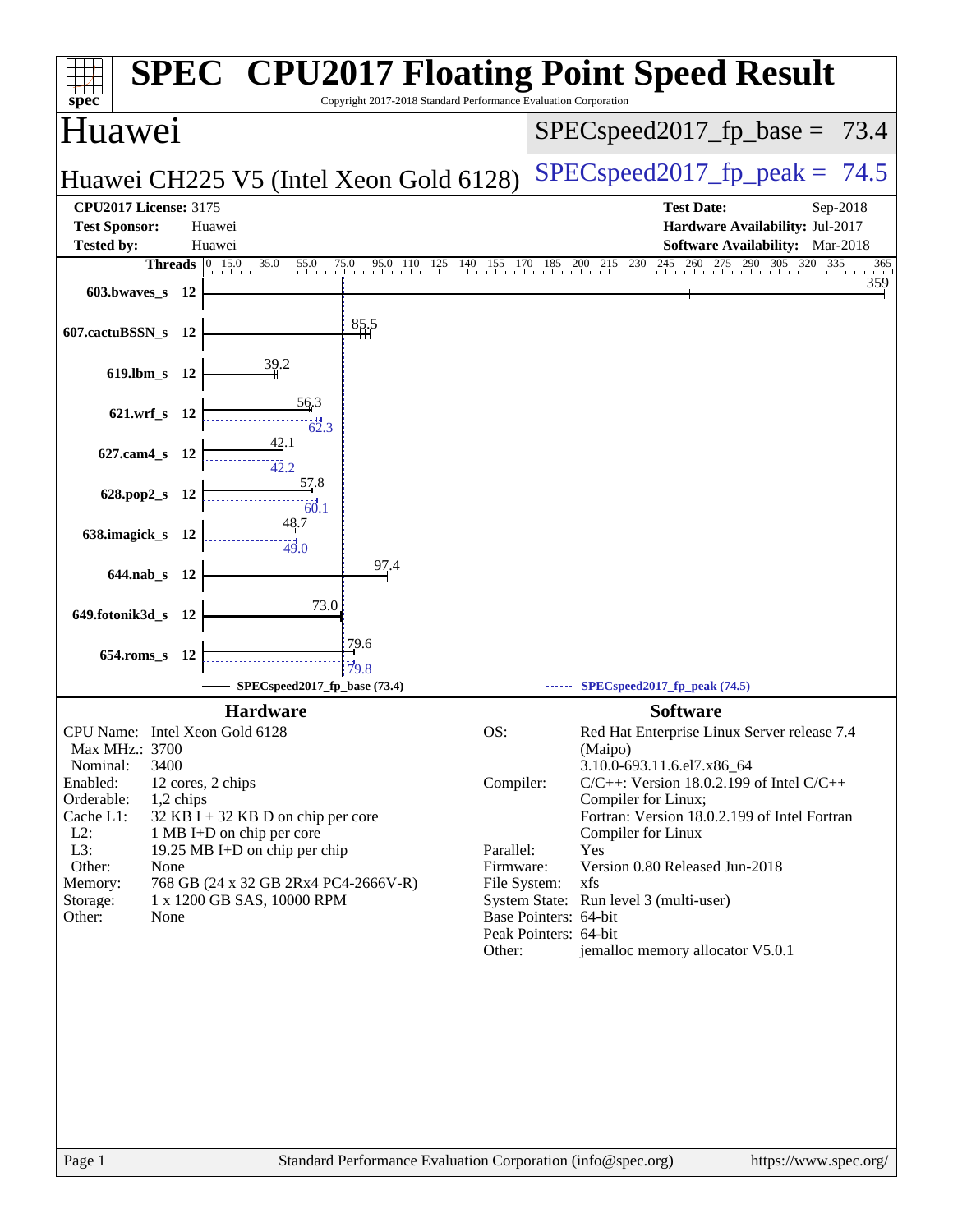### **[spec](http://www.spec.org/) [SPEC CPU2017 Floating Point Speed Result](http://www.spec.org/auto/cpu2017/Docs/result-fields.html#SPECCPU2017FloatingPointSpeedResult)** Copyright 2017-2018 Standard Performance Evaluation Corporation Huawei Huawei CH225 V5 (Intel Xeon Gold 6128) SPECspeed 2017 fp peak =  $74.5$  $SPECspeed2017_fp\_base = 73.4$ **[CPU2017 License:](http://www.spec.org/auto/cpu2017/Docs/result-fields.html#CPU2017License)** 3175 **[Test Date:](http://www.spec.org/auto/cpu2017/Docs/result-fields.html#TestDate)** Sep-2018 **[Test Sponsor:](http://www.spec.org/auto/cpu2017/Docs/result-fields.html#TestSponsor)** Huawei **[Hardware Availability:](http://www.spec.org/auto/cpu2017/Docs/result-fields.html#HardwareAvailability)** Jul-2017 **[Tested by:](http://www.spec.org/auto/cpu2017/Docs/result-fields.html#Testedby)** Huawei **[Software Availability:](http://www.spec.org/auto/cpu2017/Docs/result-fields.html#SoftwareAvailability)** Mar-2018 **[Results Table](http://www.spec.org/auto/cpu2017/Docs/result-fields.html#ResultsTable) [Benchmark](http://www.spec.org/auto/cpu2017/Docs/result-fields.html#Benchmark) [Threads](http://www.spec.org/auto/cpu2017/Docs/result-fields.html#Threads) [Seconds](http://www.spec.org/auto/cpu2017/Docs/result-fields.html#Seconds) [Ratio](http://www.spec.org/auto/cpu2017/Docs/result-fields.html#Ratio) [Seconds](http://www.spec.org/auto/cpu2017/Docs/result-fields.html#Seconds) [Ratio](http://www.spec.org/auto/cpu2017/Docs/result-fields.html#Ratio) [Seconds](http://www.spec.org/auto/cpu2017/Docs/result-fields.html#Seconds) [Ratio](http://www.spec.org/auto/cpu2017/Docs/result-fields.html#Ratio) Base [Threads](http://www.spec.org/auto/cpu2017/Docs/result-fields.html#Threads) [Seconds](http://www.spec.org/auto/cpu2017/Docs/result-fields.html#Seconds) [Ratio](http://www.spec.org/auto/cpu2017/Docs/result-fields.html#Ratio) [Seconds](http://www.spec.org/auto/cpu2017/Docs/result-fields.html#Seconds) [Ratio](http://www.spec.org/auto/cpu2017/Docs/result-fields.html#Ratio) [Seconds](http://www.spec.org/auto/cpu2017/Docs/result-fields.html#Seconds) [Ratio](http://www.spec.org/auto/cpu2017/Docs/result-fields.html#Ratio) Peak** [603.bwaves\\_s](http://www.spec.org/auto/cpu2017/Docs/benchmarks/603.bwaves_s.html) 12 229 258 164 360 **[164](http://www.spec.org/auto/cpu2017/Docs/result-fields.html#Median) [359](http://www.spec.org/auto/cpu2017/Docs/result-fields.html#Median)** 12 229 258 164 360 **[164](http://www.spec.org/auto/cpu2017/Docs/result-fields.html#Median) [359](http://www.spec.org/auto/cpu2017/Docs/result-fields.html#Median)** [607.cactuBSSN\\_s](http://www.spec.org/auto/cpu2017/Docs/benchmarks/607.cactuBSSN_s.html) 12 **[195](http://www.spec.org/auto/cpu2017/Docs/result-fields.html#Median) [85.5](http://www.spec.org/auto/cpu2017/Docs/result-fields.html#Median)** 189 88.1 201 83.1 12 **[195](http://www.spec.org/auto/cpu2017/Docs/result-fields.html#Median) [85.5](http://www.spec.org/auto/cpu2017/Docs/result-fields.html#Median)** 189 88.1 201 83.1 [619.lbm\\_s](http://www.spec.org/auto/cpu2017/Docs/benchmarks/619.lbm_s.html) 12 **[134](http://www.spec.org/auto/cpu2017/Docs/result-fields.html#Median) [39.2](http://www.spec.org/auto/cpu2017/Docs/result-fields.html#Median)** 134 39.2 138 37.9 12 **[134](http://www.spec.org/auto/cpu2017/Docs/result-fields.html#Median) [39.2](http://www.spec.org/auto/cpu2017/Docs/result-fields.html#Median)** 134 39.2 138 37.9 [621.wrf\\_s](http://www.spec.org/auto/cpu2017/Docs/benchmarks/621.wrf_s.html) 12 230 57.5 **[235](http://www.spec.org/auto/cpu2017/Docs/result-fields.html#Median) [56.3](http://www.spec.org/auto/cpu2017/Docs/result-fields.html#Median)** 236 56.0 12 **[212](http://www.spec.org/auto/cpu2017/Docs/result-fields.html#Median) [62.3](http://www.spec.org/auto/cpu2017/Docs/result-fields.html#Median)** 220 60.1 211 62.7 [627.cam4\\_s](http://www.spec.org/auto/cpu2017/Docs/benchmarks/627.cam4_s.html) 12 **[210](http://www.spec.org/auto/cpu2017/Docs/result-fields.html#Median) [42.1](http://www.spec.org/auto/cpu2017/Docs/result-fields.html#Median)** 210 42.1 210 42.2 12 211 42.1 210 42.2 **[210](http://www.spec.org/auto/cpu2017/Docs/result-fields.html#Median) [42.2](http://www.spec.org/auto/cpu2017/Docs/result-fields.html#Median)** [628.pop2\\_s](http://www.spec.org/auto/cpu2017/Docs/benchmarks/628.pop2_s.html) 12 **[205](http://www.spec.org/auto/cpu2017/Docs/result-fields.html#Median) [57.8](http://www.spec.org/auto/cpu2017/Docs/result-fields.html#Median)** 206 57.6 205 57.9 12 196 60.5 **[198](http://www.spec.org/auto/cpu2017/Docs/result-fields.html#Median) [60.1](http://www.spec.org/auto/cpu2017/Docs/result-fields.html#Median)** 198 60.0 [638.imagick\\_s](http://www.spec.org/auto/cpu2017/Docs/benchmarks/638.imagick_s.html) 12 **[296](http://www.spec.org/auto/cpu2017/Docs/result-fields.html#Median) [48.7](http://www.spec.org/auto/cpu2017/Docs/result-fields.html#Median)** 295 48.8 296 48.7 12 **[294](http://www.spec.org/auto/cpu2017/Docs/result-fields.html#Median) [49.0](http://www.spec.org/auto/cpu2017/Docs/result-fields.html#Median)** 295 49.0 294 49.1 [644.nab\\_s](http://www.spec.org/auto/cpu2017/Docs/benchmarks/644.nab_s.html) 12 179 97.4 179 97.4 **[179](http://www.spec.org/auto/cpu2017/Docs/result-fields.html#Median) [97.4](http://www.spec.org/auto/cpu2017/Docs/result-fields.html#Median)** 12 179 97.4 179 97.4 **[179](http://www.spec.org/auto/cpu2017/Docs/result-fields.html#Median) [97.4](http://www.spec.org/auto/cpu2017/Docs/result-fields.html#Median)** [649.fotonik3d\\_s](http://www.spec.org/auto/cpu2017/Docs/benchmarks/649.fotonik3d_s.html) 12 125 72.9 125 73.0 **[125](http://www.spec.org/auto/cpu2017/Docs/result-fields.html#Median) [73.0](http://www.spec.org/auto/cpu2017/Docs/result-fields.html#Median)** 12 125 72.9 125 73.0 **[125](http://www.spec.org/auto/cpu2017/Docs/result-fields.html#Median) [73.0](http://www.spec.org/auto/cpu2017/Docs/result-fields.html#Median)**

[654.roms\\_s](http://www.spec.org/auto/cpu2017/Docs/benchmarks/654.roms_s.html) 12 198 79.5 **[198](http://www.spec.org/auto/cpu2017/Docs/result-fields.html#Median) [79.6](http://www.spec.org/auto/cpu2017/Docs/result-fields.html#Median)** 197 79.9 12 197 79.9 197 79.8 **[197](http://www.spec.org/auto/cpu2017/Docs/result-fields.html#Median) [79.8](http://www.spec.org/auto/cpu2017/Docs/result-fields.html#Median) [SPECspeed2017\\_fp\\_base =](http://www.spec.org/auto/cpu2017/Docs/result-fields.html#SPECspeed2017fpbase) 73.4**

**[SPECspeed2017\\_fp\\_peak =](http://www.spec.org/auto/cpu2017/Docs/result-fields.html#SPECspeed2017fppeak) 74.5**

Results appear in the [order in which they were run.](http://www.spec.org/auto/cpu2017/Docs/result-fields.html#RunOrder) Bold underlined text [indicates a median measurement](http://www.spec.org/auto/cpu2017/Docs/result-fields.html#Median).

### **[Operating System Notes](http://www.spec.org/auto/cpu2017/Docs/result-fields.html#OperatingSystemNotes)**

Stack size set to unlimited using "ulimit -s unlimited"

### **[General Notes](http://www.spec.org/auto/cpu2017/Docs/result-fields.html#GeneralNotes)**

Environment variables set by runcpu before the start of the run: KMP\_AFFINITY = "granularity=fine,compact" LD\_LIBRARY\_PATH = "/spec2017/lib/ia32:/spec2017/lib/intel64:/spec2017/je5.0.1-32:/spec2017/je5.0.1-64" OMP\_STACKSIZE = "192M"

 Binaries compiled on a system with 1x Intel Core i7-6700K CPU + 32GB RAM memory using Redhat Enterprise Linux 7.5 Transparent Huge Pages enabled by default Prior to runcpu invocation Filesystem page cache synced and cleared with: sync; echo 3> /proc/sys/vm/drop\_caches Yes: The test sponsor attests, as of date of publication, that CVE-2017-5754 (Meltdown) is mitigated in the system as tested and documented. Yes: The test sponsor attests, as of date of publication, that CVE-2017-5753 (Spectre variant 1) is mitigated in the system as tested and documented. Yes: The test sponsor attests, as of date of publication, that CVE-2017-5715 (Spectre variant 2) is mitigated in the system as tested and documented. jemalloc, a general purpose malloc implementation built with the RedHat Enterprise 7.5, and the system compiler gcc 4.8.5 sources available from jemalloc.net or <https://github.com/jemalloc/jemalloc/releases>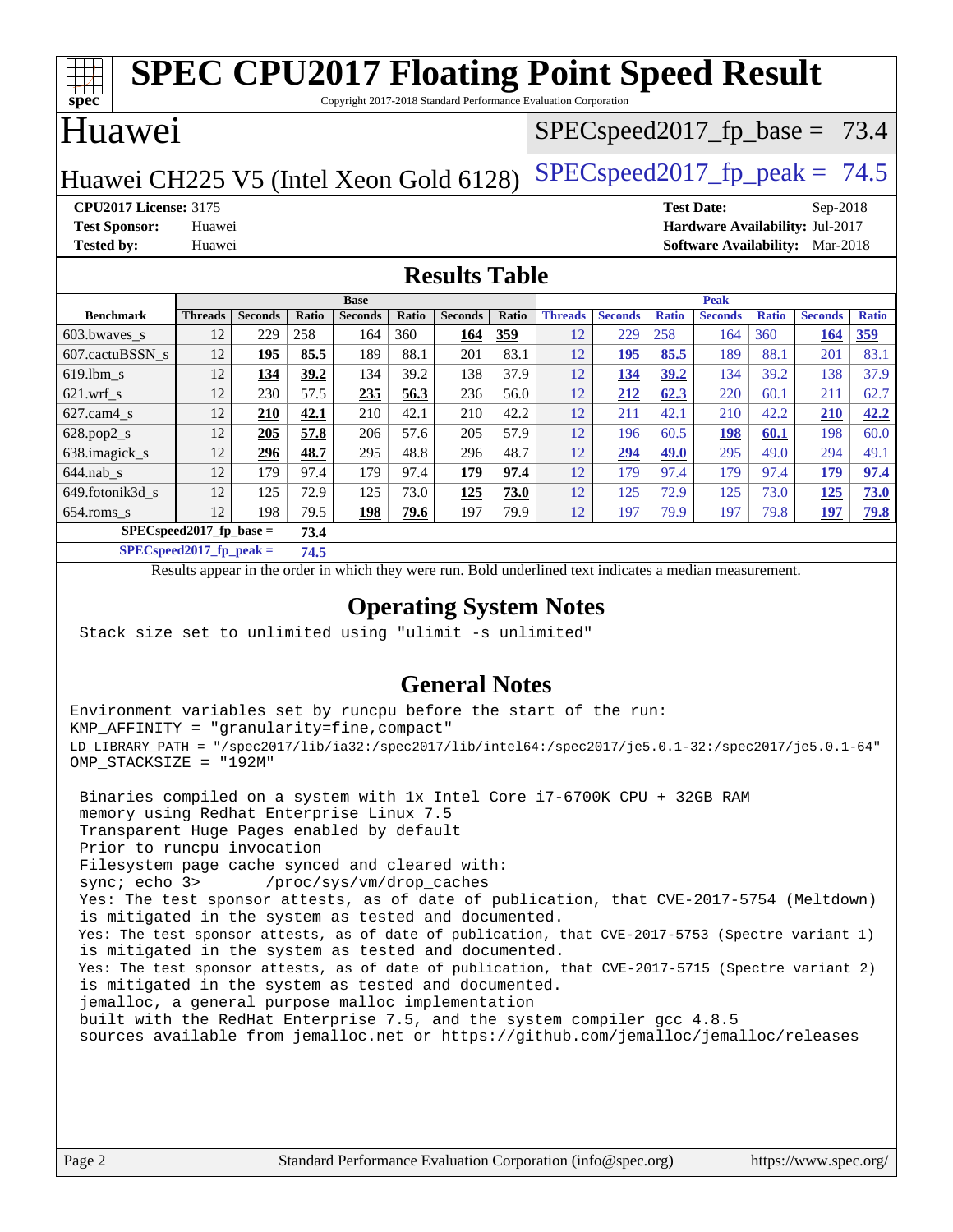### Page 3 Standard Performance Evaluation Corporation [\(info@spec.org\)](mailto:info@spec.org) <https://www.spec.org/> **[spec](http://www.spec.org/) [SPEC CPU2017 Floating Point Speed Result](http://www.spec.org/auto/cpu2017/Docs/result-fields.html#SPECCPU2017FloatingPointSpeedResult)** Copyright 2017-2018 Standard Performance Evaluation Corporation Huawei Huawei CH225 V5 (Intel Xeon Gold 6128) SPECspeed 2017 fp peak =  $74.5$  $SPECspeed2017_fp\_base = 73.4$ **[CPU2017 License:](http://www.spec.org/auto/cpu2017/Docs/result-fields.html#CPU2017License)** 3175 **[Test Date:](http://www.spec.org/auto/cpu2017/Docs/result-fields.html#TestDate)** Sep-2018 **[Test Sponsor:](http://www.spec.org/auto/cpu2017/Docs/result-fields.html#TestSponsor)** Huawei **[Hardware Availability:](http://www.spec.org/auto/cpu2017/Docs/result-fields.html#HardwareAvailability)** Jul-2017 **[Tested by:](http://www.spec.org/auto/cpu2017/Docs/result-fields.html#Testedby)** Huawei **[Software Availability:](http://www.spec.org/auto/cpu2017/Docs/result-fields.html#SoftwareAvailability)** Mar-2018 **[Platform Notes](http://www.spec.org/auto/cpu2017/Docs/result-fields.html#PlatformNotes)** BIOS configuration: Power Policy Set to Load Balance Hyper-Threading Set to Disable XPT Prefetch Set to Enabled Sysinfo program /spec2017/bin/sysinfo Rev: r5797 of 2017-06-14 96c45e4568ad54c135fd618bcc091c0f running on localhost.localdomain Thu Sep 6 21:34:16 2018 SUT (System Under Test) info as seen by some common utilities. For more information on this section, see <https://www.spec.org/cpu2017/Docs/config.html#sysinfo> From /proc/cpuinfo model name : Intel(R) Xeon(R) Gold 6128 CPU @ 3.40GHz 2 "physical id"s (chips) 12 "processors" cores, siblings (Caution: counting these is hw and system dependent. The following excerpts from /proc/cpuinfo might not be reliable. Use with caution.) cpu cores : 6 siblings : 6 physical 0: cores 0 6 9 10 11 13 physical 1: cores 0 6 9 10 11 13 From lscpu: Architecture: x86\_64 CPU op-mode(s): 32-bit, 64-bit Byte Order: Little Endian  $CPU(s):$  12 On-line CPU(s) list: 0-11 Thread(s) per core: 1 Core(s) per socket: 6 Socket(s): 2 NUMA node(s): 2 Vendor ID: GenuineIntel CPU family: 6 Model: 85 Model name:  $Intel(R)$  Xeon(R) Gold 6128 CPU @ 3.40GHz Stepping: 4 CPU MHz: 3401.000 CPU max MHz: 3401.0000 CPU min MHz: 1200.0000 BogoMIPS: 6800.00 Virtualization: VT-x L1d cache: 32K L1i cache: 32K L2 cache: 1024K L3 cache: 19712K **(Continued on next page)**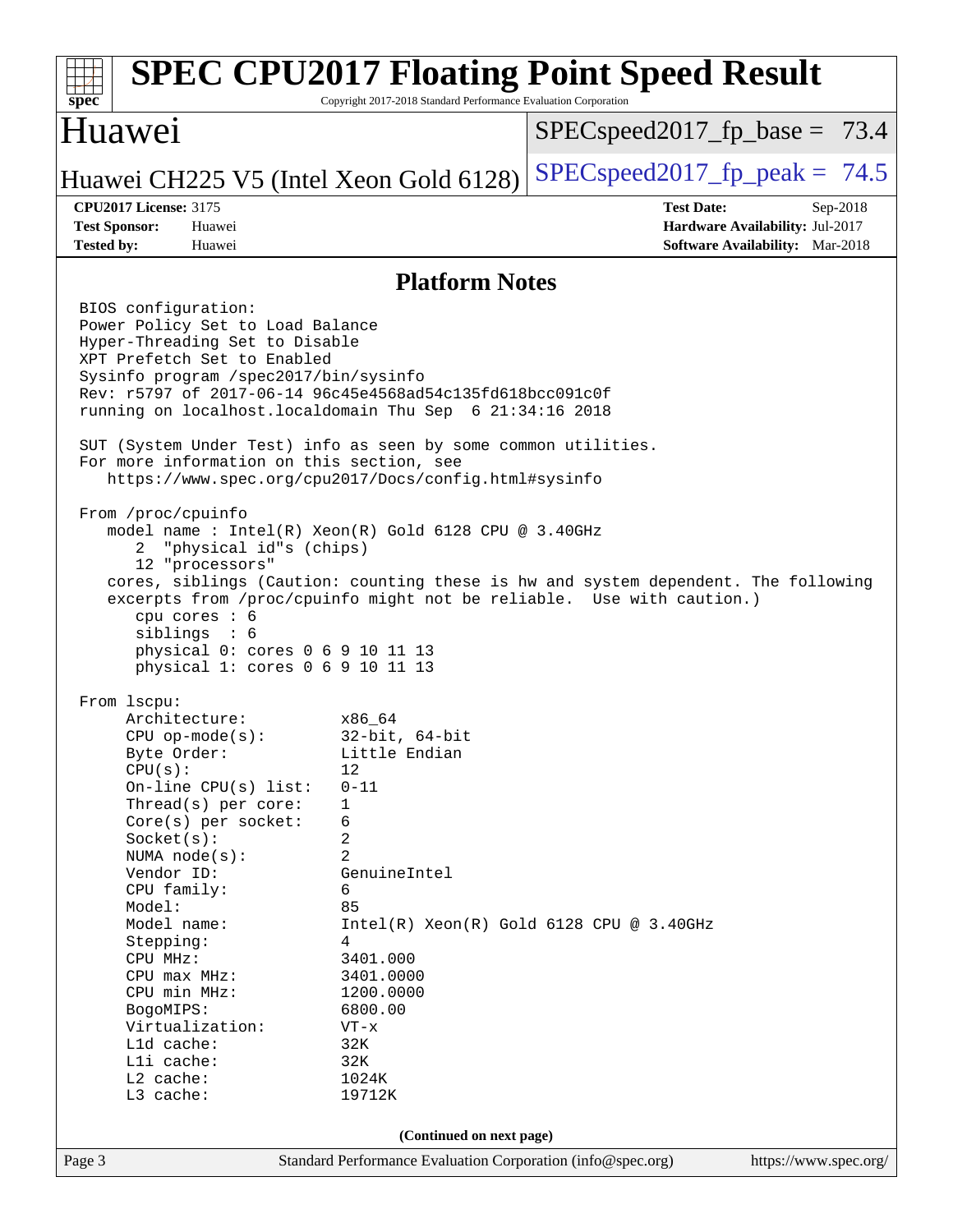| <b>SPEC CPU2017 Floating Point Speed Result</b><br>Copyright 2017-2018 Standard Performance Evaluation Corporation<br>spec <sup>®</sup>                                                                                                                                                                                                                                                                                                                                                                                                                                                                                                                                                                                                                                                                                                                                                                                                                                                                                                                                                                                                                                                                                                                                                                                                                                                                                                                                                                                                         |                                                                                                            |  |
|-------------------------------------------------------------------------------------------------------------------------------------------------------------------------------------------------------------------------------------------------------------------------------------------------------------------------------------------------------------------------------------------------------------------------------------------------------------------------------------------------------------------------------------------------------------------------------------------------------------------------------------------------------------------------------------------------------------------------------------------------------------------------------------------------------------------------------------------------------------------------------------------------------------------------------------------------------------------------------------------------------------------------------------------------------------------------------------------------------------------------------------------------------------------------------------------------------------------------------------------------------------------------------------------------------------------------------------------------------------------------------------------------------------------------------------------------------------------------------------------------------------------------------------------------|------------------------------------------------------------------------------------------------------------|--|
| Huawei                                                                                                                                                                                                                                                                                                                                                                                                                                                                                                                                                                                                                                                                                                                                                                                                                                                                                                                                                                                                                                                                                                                                                                                                                                                                                                                                                                                                                                                                                                                                          | $SPEC speed2017_fp\_base = 73.4$                                                                           |  |
| Huawei CH225 V5 (Intel Xeon Gold 6128)                                                                                                                                                                                                                                                                                                                                                                                                                                                                                                                                                                                                                                                                                                                                                                                                                                                                                                                                                                                                                                                                                                                                                                                                                                                                                                                                                                                                                                                                                                          | $SPEC speed2017fr peak = 74.5$                                                                             |  |
| <b>CPU2017 License: 3175</b><br><b>Test Sponsor:</b><br>Huawei<br><b>Tested by:</b><br>Huawei                                                                                                                                                                                                                                                                                                                                                                                                                                                                                                                                                                                                                                                                                                                                                                                                                                                                                                                                                                                                                                                                                                                                                                                                                                                                                                                                                                                                                                                   | <b>Test Date:</b><br>Sep-2018<br>Hardware Availability: Jul-2017<br><b>Software Availability:</b> Mar-2018 |  |
| <b>Platform Notes (Continued)</b>                                                                                                                                                                                                                                                                                                                                                                                                                                                                                                                                                                                                                                                                                                                                                                                                                                                                                                                                                                                                                                                                                                                                                                                                                                                                                                                                                                                                                                                                                                               |                                                                                                            |  |
| NUMA node0 CPU(s):<br>$0 - 5$<br>NUMA nodel CPU(s):<br>$6 - 11$<br>Flagg:<br>pat pse36 clflush dts acpi mmx fxsr sse sse2 ss ht tm pbe syscall nx pdpelgb rdtscp<br>lm constant_tsc art arch_perfmon pebs bts rep_good nopl xtopology nonstop_tsc<br>aperfmperf eagerfpu pni pclmulqdq dtes64 ds_cpl vmx smx est tm2 ssse3 fma cx16 xtpr<br>pdcm pcid dca sse4_1 sse4_2 x2apic movbe popcnt tsc_deadline_timer aes xsave avx<br>f16c rdrand lahf_lm abm 3dnowprefetch epb cat_13 cdp_13 invpcid_single intel_pt<br>spec_ctrl ibpb_support tpr_shadow vnmi flexpriority ept vpid fsgsbase tsc_adjust<br>bmil hle avx2 smep bmi2 erms invpcid rtm cqm mpx rdt_a avx512f avx512dq rdseed adx<br>smap clflushopt clwb avx512cd avx512bw avx512vl xsaveopt xsavec xgetbvl cqm_llc<br>cqm_occup_llc cqm_mbm_total cqm_mbm_local dtherm ida arat pln pts<br>/proc/cpuinfo cache data<br>cache size : 19712 KB<br>From numactl --hardware WARNING: a numactl 'node' might or might not correspond to a<br>physical chip.<br>$available: 2 nodes (0-1)$<br>node 0 cpus: 0 1 2 3 4 5<br>node 0 size: 391349 MB<br>node 0 free: 380482 MB<br>node 1 cpus: 6 7 8 9 10 11<br>node 1 size: 393216 MB<br>node 1 free: 376348 MB<br>node distances:<br>node 0 1<br>0 :<br>10<br>21<br>1:<br>21 10<br>From /proc/meminfo<br>MemTotal:<br>790510872 kB<br>HugePages_Total:<br>0<br>Hugepagesize: 2048 kB<br>From /etc/*release* /etc/*version*<br>os-release:<br>NAME="Red Hat Enterprise Linux Server"<br>VERSION="7.4 (Maipo)"<br>ID="rhel"<br>ID LIKE="fedora" | fpu vme de pse tsc msr pae mce cx8 apic sep mtrr pge mca cmov                                              |  |
| VARIANT="Server"<br>VARIANT_ID="server"<br>VERSION_ID="7.4"<br>PRETTY_NAME="Red Hat Enterprise Linux Server 7.4 (Maipo)"<br>redhat-release: Red Hat Enterprise Linux Server release 7.4 (Maipo)<br>system-release: Red Hat Enterprise Linux Server release 7.4 (Maipo)                                                                                                                                                                                                                                                                                                                                                                                                                                                                                                                                                                                                                                                                                                                                                                                                                                                                                                                                                                                                                                                                                                                                                                                                                                                                          |                                                                                                            |  |
| (Continued on next page)                                                                                                                                                                                                                                                                                                                                                                                                                                                                                                                                                                                                                                                                                                                                                                                                                                                                                                                                                                                                                                                                                                                                                                                                                                                                                                                                                                                                                                                                                                                        |                                                                                                            |  |
| Standard Performance Evaluation Corporation (info@spec.org)<br>Page 4                                                                                                                                                                                                                                                                                                                                                                                                                                                                                                                                                                                                                                                                                                                                                                                                                                                                                                                                                                                                                                                                                                                                                                                                                                                                                                                                                                                                                                                                           | https://www.spec.org/                                                                                      |  |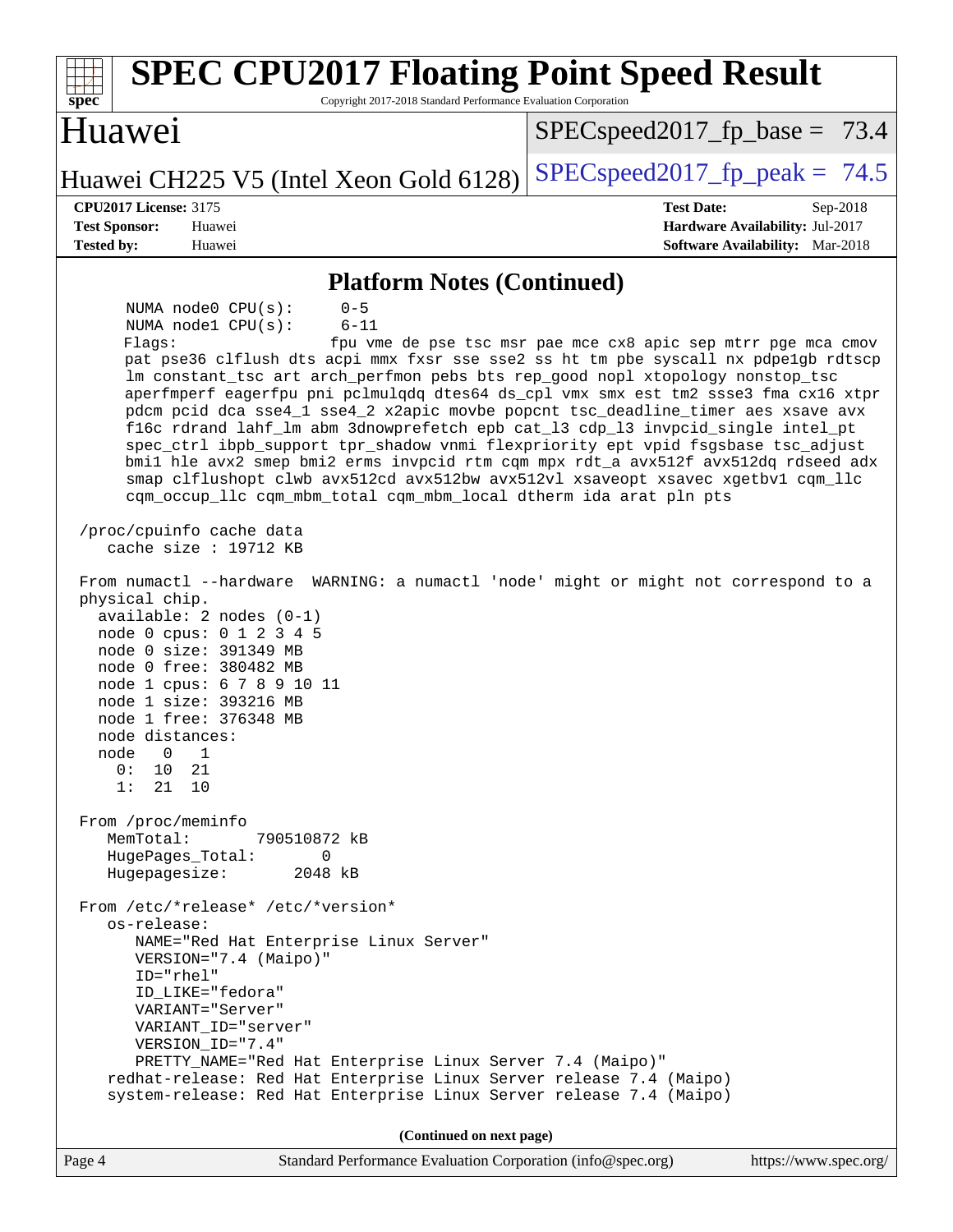### Page 5 Standard Performance Evaluation Corporation [\(info@spec.org\)](mailto:info@spec.org) <https://www.spec.org/> **[spec](http://www.spec.org/) [SPEC CPU2017 Floating Point Speed Result](http://www.spec.org/auto/cpu2017/Docs/result-fields.html#SPECCPU2017FloatingPointSpeedResult)** Copyright 2017-2018 Standard Performance Evaluation Corporation Huawei Huawei CH225 V5 (Intel Xeon Gold 6128) SPECspeed 2017 fp peak =  $74.5$  $SPECspeed2017_fp\_base = 73.4$ **[CPU2017 License:](http://www.spec.org/auto/cpu2017/Docs/result-fields.html#CPU2017License)** 3175 **[Test Date:](http://www.spec.org/auto/cpu2017/Docs/result-fields.html#TestDate)** Sep-2018 **[Test Sponsor:](http://www.spec.org/auto/cpu2017/Docs/result-fields.html#TestSponsor)** Huawei **[Hardware Availability:](http://www.spec.org/auto/cpu2017/Docs/result-fields.html#HardwareAvailability)** Jul-2017 **[Tested by:](http://www.spec.org/auto/cpu2017/Docs/result-fields.html#Testedby)** Huawei **[Software Availability:](http://www.spec.org/auto/cpu2017/Docs/result-fields.html#SoftwareAvailability)** Mar-2018 **[Platform Notes \(Continued\)](http://www.spec.org/auto/cpu2017/Docs/result-fields.html#PlatformNotes)** system-release-cpe: cpe:/o:redhat:enterprise\_linux:7.4:ga:server uname -a: Linux localhost.localdomain 3.10.0-693.11.6.el7.x86\_64 #1 SMP Thu Dec 28 14:23:39 EST 2017 x86\_64 x86\_64 x86\_64 GNU/Linux run-level 3 Sep 6 16:08 SPEC is set to: /spec2017 Filesystem Type Size Used Avail Use% Mounted on /dev/sda2 xfs 720G 64G 657G 9% / Additional information from dmidecode follows. WARNING: Use caution when you interpret this section. The 'dmidecode' program reads system data which is "intended to allow hardware to be accurately determined", but the intent may not be met, as there are frequent changes to hardware, firmware, and the "DMTF SMBIOS" standard. BIOS INSYDE Corp. 0.80 06/27/2018 Memory: 24x Samsung M393A4K40BB2-CTD 32 GB 2 rank 2666 (End of data from sysinfo program) **[Compiler Version Notes](http://www.spec.org/auto/cpu2017/Docs/result-fields.html#CompilerVersionNotes)** ============================================================================== CC 619.lbm\_s(base) 638.imagick\_s(base, peak) 644.nab\_s(base, peak) ----------------------------------------------------------------------------- icc (ICC) 18.0.2 20180210 Copyright (C) 1985-2018 Intel Corporation. All rights reserved. ------------------------------------------------------------------------------ ============================================================================== CC 619.lbm\_s(peak) ----------------------------------------------------------------------------- icc (ICC) 18.0.2 20180210 Copyright (C) 1985-2018 Intel Corporation. All rights reserved. ------------------------------------------------------------------------------ ============================================================================== FC 607.cactuBSSN s(base, peak) ----------------------------------------------------------------------------- icpc (ICC) 18.0.2 20180210 Copyright (C) 1985-2018 Intel Corporation. All rights reserved. icc (ICC) 18.0.2 20180210 Copyright (C) 1985-2018 Intel Corporation. All rights reserved. ifort (IFORT) 18.0.2 20180210 **(Continued on next page)**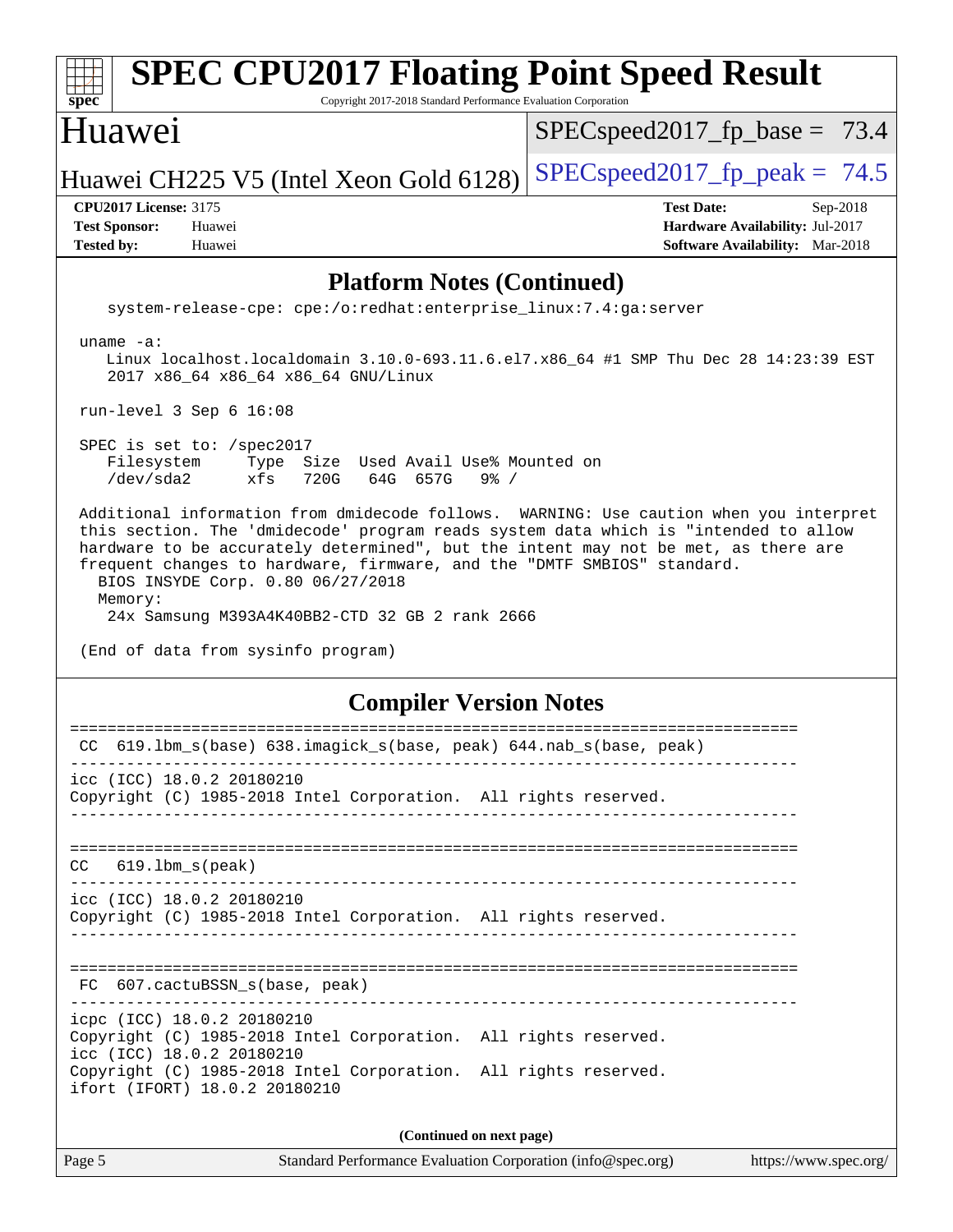| <b>SPEC CPU2017 Floating Point Speed Result</b>                                                                                                                                                  |                                                                                                     |
|--------------------------------------------------------------------------------------------------------------------------------------------------------------------------------------------------|-----------------------------------------------------------------------------------------------------|
| $spec^*$<br>Copyright 2017-2018 Standard Performance Evaluation Corporation<br>Huawei                                                                                                            | $SPEC speed2017$ fp base = 73.4                                                                     |
| Huawei CH225 V5 (Intel Xeon Gold 6128)                                                                                                                                                           | $SPEC speed2017_fp_peak = 74.5$                                                                     |
| <b>CPU2017 License: 3175</b><br><b>Test Sponsor:</b><br>Huawei<br><b>Tested by:</b><br>Huawei                                                                                                    | <b>Test Date:</b><br>Sep-2018<br>Hardware Availability: Jul-2017<br>Software Availability: Mar-2018 |
| <b>Compiler Version Notes (Continued)</b><br>Copyright (C) 1985-2018 Intel Corporation. All rights reserved.                                                                                     |                                                                                                     |
| 603.bwaves_s(base) 649.fotonik3d_s(base) 654.roms_s(base, peak)<br>FC.                                                                                                                           | ======================                                                                              |
| ifort (IFORT) 18.0.2 20180210<br>Copyright (C) 1985-2018 Intel Corporation. All rights reserved.                                                                                                 |                                                                                                     |
| 603.bwaves_s(peak) 649.fotonik3d_s(peak)<br>FC.                                                                                                                                                  |                                                                                                     |
| ifort (IFORT) 18.0.2 20180210<br>Copyright (C) 1985-2018 Intel Corporation. All rights reserved.                                                                                                 |                                                                                                     |
| 621.wrf_s(base) 627.cam4_s(base, peak) 628.pop2_s(base)<br>CC.                                                                                                                                   |                                                                                                     |
| ifort (IFORT) 18.0.2 20180210<br>Copyright (C) 1985-2018 Intel Corporation. All rights reserved.<br>icc (ICC) 18.0.2 20180210                                                                    |                                                                                                     |
| Copyright (C) 1985-2018 Intel Corporation. All rights reserved.                                                                                                                                  |                                                                                                     |
| $621.wrf_s(peak)$ $628.pop2_s(peak)$<br>CC.                                                                                                                                                      |                                                                                                     |
| ifort (IFORT) 18.0.2 20180210<br>Copyright (C) 1985-2018 Intel Corporation. All rights reserved.<br>icc (ICC) 18.0.2 20180210<br>Copyright (C) 1985-2018 Intel Corporation. All rights reserved. |                                                                                                     |
|                                                                                                                                                                                                  |                                                                                                     |

# **[Base Compiler Invocation](http://www.spec.org/auto/cpu2017/Docs/result-fields.html#BaseCompilerInvocation)**

[C benchmarks](http://www.spec.org/auto/cpu2017/Docs/result-fields.html#Cbenchmarks): [icc -m64 -std=c11](http://www.spec.org/cpu2017/results/res2018q4/cpu2017-20180911-08849.flags.html#user_CCbase_intel_icc_64bit_c11_33ee0cdaae7deeeab2a9725423ba97205ce30f63b9926c2519791662299b76a0318f32ddfffdc46587804de3178b4f9328c46fa7c2b0cd779d7a61945c91cd35)

[Fortran benchmarks](http://www.spec.org/auto/cpu2017/Docs/result-fields.html#Fortranbenchmarks): [ifort -m64](http://www.spec.org/cpu2017/results/res2018q4/cpu2017-20180911-08849.flags.html#user_FCbase_intel_ifort_64bit_24f2bb282fbaeffd6157abe4f878425411749daecae9a33200eee2bee2fe76f3b89351d69a8130dd5949958ce389cf37ff59a95e7a40d588e8d3a57e0c3fd751)

[Benchmarks using both Fortran and C](http://www.spec.org/auto/cpu2017/Docs/result-fields.html#BenchmarksusingbothFortranandC): [ifort -m64](http://www.spec.org/cpu2017/results/res2018q4/cpu2017-20180911-08849.flags.html#user_CC_FCbase_intel_ifort_64bit_24f2bb282fbaeffd6157abe4f878425411749daecae9a33200eee2bee2fe76f3b89351d69a8130dd5949958ce389cf37ff59a95e7a40d588e8d3a57e0c3fd751) [icc -m64 -std=c11](http://www.spec.org/cpu2017/results/res2018q4/cpu2017-20180911-08849.flags.html#user_CC_FCbase_intel_icc_64bit_c11_33ee0cdaae7deeeab2a9725423ba97205ce30f63b9926c2519791662299b76a0318f32ddfffdc46587804de3178b4f9328c46fa7c2b0cd779d7a61945c91cd35)

**(Continued on next page)**

Page 6 Standard Performance Evaluation Corporation [\(info@spec.org\)](mailto:info@spec.org) <https://www.spec.org/>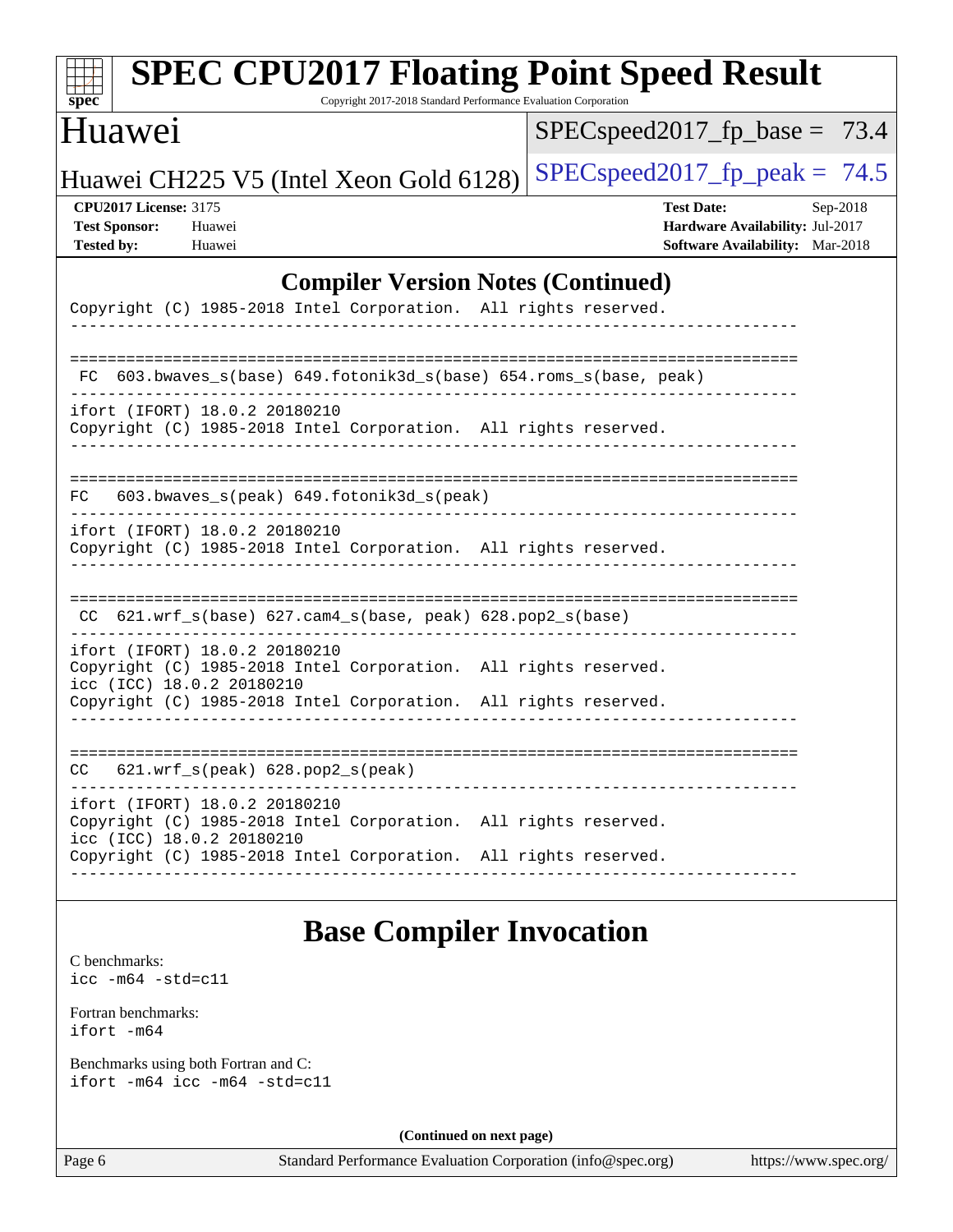

# **[SPEC CPU2017 Floating Point Speed Result](http://www.spec.org/auto/cpu2017/Docs/result-fields.html#SPECCPU2017FloatingPointSpeedResult)**

Copyright 2017-2018 Standard Performance Evaluation Corporation

### Huawei

 $SPECspeed2017_fp\_base = 73.4$ 

Huawei CH225 V5 (Intel Xeon Gold 6128) SPECspeed 2017 fp peak =  $74.5$ 

**[CPU2017 License:](http://www.spec.org/auto/cpu2017/Docs/result-fields.html#CPU2017License)** 3175 **[Test Date:](http://www.spec.org/auto/cpu2017/Docs/result-fields.html#TestDate)** Sep-2018 **[Test Sponsor:](http://www.spec.org/auto/cpu2017/Docs/result-fields.html#TestSponsor)** Huawei **[Hardware Availability:](http://www.spec.org/auto/cpu2017/Docs/result-fields.html#HardwareAvailability)** Jul-2017 **[Tested by:](http://www.spec.org/auto/cpu2017/Docs/result-fields.html#Testedby)** Huawei **[Software Availability:](http://www.spec.org/auto/cpu2017/Docs/result-fields.html#SoftwareAvailability)** Mar-2018

## **[Base Compiler Invocation \(Continued\)](http://www.spec.org/auto/cpu2017/Docs/result-fields.html#BaseCompilerInvocation)**

[Benchmarks using Fortran, C, and C++:](http://www.spec.org/auto/cpu2017/Docs/result-fields.html#BenchmarksusingFortranCandCXX) [icpc -m64](http://www.spec.org/cpu2017/results/res2018q4/cpu2017-20180911-08849.flags.html#user_CC_CXX_FCbase_intel_icpc_64bit_4ecb2543ae3f1412ef961e0650ca070fec7b7afdcd6ed48761b84423119d1bf6bdf5cad15b44d48e7256388bc77273b966e5eb805aefd121eb22e9299b2ec9d9) [icc -m64 -std=c11](http://www.spec.org/cpu2017/results/res2018q4/cpu2017-20180911-08849.flags.html#user_CC_CXX_FCbase_intel_icc_64bit_c11_33ee0cdaae7deeeab2a9725423ba97205ce30f63b9926c2519791662299b76a0318f32ddfffdc46587804de3178b4f9328c46fa7c2b0cd779d7a61945c91cd35) [ifort -m64](http://www.spec.org/cpu2017/results/res2018q4/cpu2017-20180911-08849.flags.html#user_CC_CXX_FCbase_intel_ifort_64bit_24f2bb282fbaeffd6157abe4f878425411749daecae9a33200eee2bee2fe76f3b89351d69a8130dd5949958ce389cf37ff59a95e7a40d588e8d3a57e0c3fd751)

### **[Base Portability Flags](http://www.spec.org/auto/cpu2017/Docs/result-fields.html#BasePortabilityFlags)**

 603.bwaves\_s: [-DSPEC\\_LP64](http://www.spec.org/cpu2017/results/res2018q4/cpu2017-20180911-08849.flags.html#suite_basePORTABILITY603_bwaves_s_DSPEC_LP64) 607.cactuBSSN\_s: [-DSPEC\\_LP64](http://www.spec.org/cpu2017/results/res2018q4/cpu2017-20180911-08849.flags.html#suite_basePORTABILITY607_cactuBSSN_s_DSPEC_LP64) 619.lbm\_s: [-DSPEC\\_LP64](http://www.spec.org/cpu2017/results/res2018q4/cpu2017-20180911-08849.flags.html#suite_basePORTABILITY619_lbm_s_DSPEC_LP64) 621.wrf\_s: [-DSPEC\\_LP64](http://www.spec.org/cpu2017/results/res2018q4/cpu2017-20180911-08849.flags.html#suite_basePORTABILITY621_wrf_s_DSPEC_LP64) [-DSPEC\\_CASE\\_FLAG](http://www.spec.org/cpu2017/results/res2018q4/cpu2017-20180911-08849.flags.html#b621.wrf_s_baseCPORTABILITY_DSPEC_CASE_FLAG) [-convert big\\_endian](http://www.spec.org/cpu2017/results/res2018q4/cpu2017-20180911-08849.flags.html#user_baseFPORTABILITY621_wrf_s_convert_big_endian_c3194028bc08c63ac5d04de18c48ce6d347e4e562e8892b8bdbdc0214820426deb8554edfa529a3fb25a586e65a3d812c835984020483e7e73212c4d31a38223) 627.cam4\_s: [-DSPEC\\_LP64](http://www.spec.org/cpu2017/results/res2018q4/cpu2017-20180911-08849.flags.html#suite_basePORTABILITY627_cam4_s_DSPEC_LP64) [-DSPEC\\_CASE\\_FLAG](http://www.spec.org/cpu2017/results/res2018q4/cpu2017-20180911-08849.flags.html#b627.cam4_s_baseCPORTABILITY_DSPEC_CASE_FLAG) 628.pop2\_s: [-DSPEC\\_LP64](http://www.spec.org/cpu2017/results/res2018q4/cpu2017-20180911-08849.flags.html#suite_basePORTABILITY628_pop2_s_DSPEC_LP64) [-DSPEC\\_CASE\\_FLAG](http://www.spec.org/cpu2017/results/res2018q4/cpu2017-20180911-08849.flags.html#b628.pop2_s_baseCPORTABILITY_DSPEC_CASE_FLAG) [-convert big\\_endian](http://www.spec.org/cpu2017/results/res2018q4/cpu2017-20180911-08849.flags.html#user_baseFPORTABILITY628_pop2_s_convert_big_endian_c3194028bc08c63ac5d04de18c48ce6d347e4e562e8892b8bdbdc0214820426deb8554edfa529a3fb25a586e65a3d812c835984020483e7e73212c4d31a38223) [-assume byterecl](http://www.spec.org/cpu2017/results/res2018q4/cpu2017-20180911-08849.flags.html#user_baseFPORTABILITY628_pop2_s_assume_byterecl_7e47d18b9513cf18525430bbf0f2177aa9bf368bc7a059c09b2c06a34b53bd3447c950d3f8d6c70e3faf3a05c8557d66a5798b567902e8849adc142926523472) 638.imagick\_s: [-DSPEC\\_LP64](http://www.spec.org/cpu2017/results/res2018q4/cpu2017-20180911-08849.flags.html#suite_basePORTABILITY638_imagick_s_DSPEC_LP64) 644.nab\_s: [-DSPEC\\_LP64](http://www.spec.org/cpu2017/results/res2018q4/cpu2017-20180911-08849.flags.html#suite_basePORTABILITY644_nab_s_DSPEC_LP64) 649.fotonik3d\_s: [-DSPEC\\_LP64](http://www.spec.org/cpu2017/results/res2018q4/cpu2017-20180911-08849.flags.html#suite_basePORTABILITY649_fotonik3d_s_DSPEC_LP64) 654.roms\_s: [-DSPEC\\_LP64](http://www.spec.org/cpu2017/results/res2018q4/cpu2017-20180911-08849.flags.html#suite_basePORTABILITY654_roms_s_DSPEC_LP64)

## **[Base Optimization Flags](http://www.spec.org/auto/cpu2017/Docs/result-fields.html#BaseOptimizationFlags)**

#### [C benchmarks](http://www.spec.org/auto/cpu2017/Docs/result-fields.html#Cbenchmarks):

[-Wl,-z,muldefs](http://www.spec.org/cpu2017/results/res2018q4/cpu2017-20180911-08849.flags.html#user_CCbase_link_force_multiple1_b4cbdb97b34bdee9ceefcfe54f4c8ea74255f0b02a4b23e853cdb0e18eb4525ac79b5a88067c842dd0ee6996c24547a27a4b99331201badda8798ef8a743f577) [-xCORE-AVX2](http://www.spec.org/cpu2017/results/res2018q4/cpu2017-20180911-08849.flags.html#user_CCbase_f-xCORE-AVX2) [-ipo](http://www.spec.org/cpu2017/results/res2018q4/cpu2017-20180911-08849.flags.html#user_CCbase_f-ipo) [-O3](http://www.spec.org/cpu2017/results/res2018q4/cpu2017-20180911-08849.flags.html#user_CCbase_f-O3) [-no-prec-div](http://www.spec.org/cpu2017/results/res2018q4/cpu2017-20180911-08849.flags.html#user_CCbase_f-no-prec-div) [-qopt-prefetch](http://www.spec.org/cpu2017/results/res2018q4/cpu2017-20180911-08849.flags.html#user_CCbase_f-qopt-prefetch) [-ffinite-math-only](http://www.spec.org/cpu2017/results/res2018q4/cpu2017-20180911-08849.flags.html#user_CCbase_f_finite_math_only_cb91587bd2077682c4b38af759c288ed7c732db004271a9512da14a4f8007909a5f1427ecbf1a0fb78ff2a814402c6114ac565ca162485bbcae155b5e4258871) [-qopt-mem-layout-trans=3](http://www.spec.org/cpu2017/results/res2018q4/cpu2017-20180911-08849.flags.html#user_CCbase_f-qopt-mem-layout-trans_de80db37974c74b1f0e20d883f0b675c88c3b01e9d123adea9b28688d64333345fb62bc4a798493513fdb68f60282f9a726aa07f478b2f7113531aecce732043) [-qopenmp](http://www.spec.org/cpu2017/results/res2018q4/cpu2017-20180911-08849.flags.html#user_CCbase_qopenmp_16be0c44f24f464004c6784a7acb94aca937f053568ce72f94b139a11c7c168634a55f6653758ddd83bcf7b8463e8028bb0b48b77bcddc6b78d5d95bb1df2967) [-DSPEC\\_OPENMP](http://www.spec.org/cpu2017/results/res2018q4/cpu2017-20180911-08849.flags.html#suite_CCbase_DSPEC_OPENMP) [-L/usr/local/je5.0.1-64/lib](http://www.spec.org/cpu2017/results/res2018q4/cpu2017-20180911-08849.flags.html#user_CCbase_jemalloc_link_path64_4b10a636b7bce113509b17f3bd0d6226c5fb2346b9178c2d0232c14f04ab830f976640479e5c33dc2bcbbdad86ecfb6634cbbd4418746f06f368b512fced5394) [-ljemalloc](http://www.spec.org/cpu2017/results/res2018q4/cpu2017-20180911-08849.flags.html#user_CCbase_jemalloc_link_lib_d1249b907c500fa1c0672f44f562e3d0f79738ae9e3c4a9c376d49f265a04b9c99b167ecedbf6711b3085be911c67ff61f150a17b3472be731631ba4d0471706)

#### [Fortran benchmarks](http://www.spec.org/auto/cpu2017/Docs/result-fields.html#Fortranbenchmarks):

[-Wl,-z,muldefs](http://www.spec.org/cpu2017/results/res2018q4/cpu2017-20180911-08849.flags.html#user_FCbase_link_force_multiple1_b4cbdb97b34bdee9ceefcfe54f4c8ea74255f0b02a4b23e853cdb0e18eb4525ac79b5a88067c842dd0ee6996c24547a27a4b99331201badda8798ef8a743f577) [-DSPEC\\_OPENMP](http://www.spec.org/cpu2017/results/res2018q4/cpu2017-20180911-08849.flags.html#suite_FCbase_DSPEC_OPENMP) [-xCORE-AVX2](http://www.spec.org/cpu2017/results/res2018q4/cpu2017-20180911-08849.flags.html#user_FCbase_f-xCORE-AVX2) [-ipo](http://www.spec.org/cpu2017/results/res2018q4/cpu2017-20180911-08849.flags.html#user_FCbase_f-ipo) [-O3](http://www.spec.org/cpu2017/results/res2018q4/cpu2017-20180911-08849.flags.html#user_FCbase_f-O3) [-no-prec-div](http://www.spec.org/cpu2017/results/res2018q4/cpu2017-20180911-08849.flags.html#user_FCbase_f-no-prec-div) [-qopt-prefetch](http://www.spec.org/cpu2017/results/res2018q4/cpu2017-20180911-08849.flags.html#user_FCbase_f-qopt-prefetch) [-ffinite-math-only](http://www.spec.org/cpu2017/results/res2018q4/cpu2017-20180911-08849.flags.html#user_FCbase_f_finite_math_only_cb91587bd2077682c4b38af759c288ed7c732db004271a9512da14a4f8007909a5f1427ecbf1a0fb78ff2a814402c6114ac565ca162485bbcae155b5e4258871) [-qopt-mem-layout-trans=3](http://www.spec.org/cpu2017/results/res2018q4/cpu2017-20180911-08849.flags.html#user_FCbase_f-qopt-mem-layout-trans_de80db37974c74b1f0e20d883f0b675c88c3b01e9d123adea9b28688d64333345fb62bc4a798493513fdb68f60282f9a726aa07f478b2f7113531aecce732043) [-qopenmp](http://www.spec.org/cpu2017/results/res2018q4/cpu2017-20180911-08849.flags.html#user_FCbase_qopenmp_16be0c44f24f464004c6784a7acb94aca937f053568ce72f94b139a11c7c168634a55f6653758ddd83bcf7b8463e8028bb0b48b77bcddc6b78d5d95bb1df2967) [-nostandard-realloc-lhs](http://www.spec.org/cpu2017/results/res2018q4/cpu2017-20180911-08849.flags.html#user_FCbase_f_2003_std_realloc_82b4557e90729c0f113870c07e44d33d6f5a304b4f63d4c15d2d0f1fab99f5daaed73bdb9275d9ae411527f28b936061aa8b9c8f2d63842963b95c9dd6426b8a) [-L/usr/local/je5.0.1-64/lib](http://www.spec.org/cpu2017/results/res2018q4/cpu2017-20180911-08849.flags.html#user_FCbase_jemalloc_link_path64_4b10a636b7bce113509b17f3bd0d6226c5fb2346b9178c2d0232c14f04ab830f976640479e5c33dc2bcbbdad86ecfb6634cbbd4418746f06f368b512fced5394) [-ljemalloc](http://www.spec.org/cpu2017/results/res2018q4/cpu2017-20180911-08849.flags.html#user_FCbase_jemalloc_link_lib_d1249b907c500fa1c0672f44f562e3d0f79738ae9e3c4a9c376d49f265a04b9c99b167ecedbf6711b3085be911c67ff61f150a17b3472be731631ba4d0471706)

#### [Benchmarks using both Fortran and C](http://www.spec.org/auto/cpu2017/Docs/result-fields.html#BenchmarksusingbothFortranandC):

[-Wl,-z,muldefs](http://www.spec.org/cpu2017/results/res2018q4/cpu2017-20180911-08849.flags.html#user_CC_FCbase_link_force_multiple1_b4cbdb97b34bdee9ceefcfe54f4c8ea74255f0b02a4b23e853cdb0e18eb4525ac79b5a88067c842dd0ee6996c24547a27a4b99331201badda8798ef8a743f577) [-xCORE-AVX2](http://www.spec.org/cpu2017/results/res2018q4/cpu2017-20180911-08849.flags.html#user_CC_FCbase_f-xCORE-AVX2) [-ipo](http://www.spec.org/cpu2017/results/res2018q4/cpu2017-20180911-08849.flags.html#user_CC_FCbase_f-ipo) [-O3](http://www.spec.org/cpu2017/results/res2018q4/cpu2017-20180911-08849.flags.html#user_CC_FCbase_f-O3) [-no-prec-div](http://www.spec.org/cpu2017/results/res2018q4/cpu2017-20180911-08849.flags.html#user_CC_FCbase_f-no-prec-div) [-qopt-prefetch](http://www.spec.org/cpu2017/results/res2018q4/cpu2017-20180911-08849.flags.html#user_CC_FCbase_f-qopt-prefetch) [-ffinite-math-only](http://www.spec.org/cpu2017/results/res2018q4/cpu2017-20180911-08849.flags.html#user_CC_FCbase_f_finite_math_only_cb91587bd2077682c4b38af759c288ed7c732db004271a9512da14a4f8007909a5f1427ecbf1a0fb78ff2a814402c6114ac565ca162485bbcae155b5e4258871) [-qopt-mem-layout-trans=3](http://www.spec.org/cpu2017/results/res2018q4/cpu2017-20180911-08849.flags.html#user_CC_FCbase_f-qopt-mem-layout-trans_de80db37974c74b1f0e20d883f0b675c88c3b01e9d123adea9b28688d64333345fb62bc4a798493513fdb68f60282f9a726aa07f478b2f7113531aecce732043) [-qopenmp](http://www.spec.org/cpu2017/results/res2018q4/cpu2017-20180911-08849.flags.html#user_CC_FCbase_qopenmp_16be0c44f24f464004c6784a7acb94aca937f053568ce72f94b139a11c7c168634a55f6653758ddd83bcf7b8463e8028bb0b48b77bcddc6b78d5d95bb1df2967) [-DSPEC\\_OPENMP](http://www.spec.org/cpu2017/results/res2018q4/cpu2017-20180911-08849.flags.html#suite_CC_FCbase_DSPEC_OPENMP) [-nostandard-realloc-lhs](http://www.spec.org/cpu2017/results/res2018q4/cpu2017-20180911-08849.flags.html#user_CC_FCbase_f_2003_std_realloc_82b4557e90729c0f113870c07e44d33d6f5a304b4f63d4c15d2d0f1fab99f5daaed73bdb9275d9ae411527f28b936061aa8b9c8f2d63842963b95c9dd6426b8a) [-L/usr/local/je5.0.1-64/lib](http://www.spec.org/cpu2017/results/res2018q4/cpu2017-20180911-08849.flags.html#user_CC_FCbase_jemalloc_link_path64_4b10a636b7bce113509b17f3bd0d6226c5fb2346b9178c2d0232c14f04ab830f976640479e5c33dc2bcbbdad86ecfb6634cbbd4418746f06f368b512fced5394) [-ljemalloc](http://www.spec.org/cpu2017/results/res2018q4/cpu2017-20180911-08849.flags.html#user_CC_FCbase_jemalloc_link_lib_d1249b907c500fa1c0672f44f562e3d0f79738ae9e3c4a9c376d49f265a04b9c99b167ecedbf6711b3085be911c67ff61f150a17b3472be731631ba4d0471706)

#### [Benchmarks using Fortran, C, and C++:](http://www.spec.org/auto/cpu2017/Docs/result-fields.html#BenchmarksusingFortranCandCXX)

[-Wl,-z,muldefs](http://www.spec.org/cpu2017/results/res2018q4/cpu2017-20180911-08849.flags.html#user_CC_CXX_FCbase_link_force_multiple1_b4cbdb97b34bdee9ceefcfe54f4c8ea74255f0b02a4b23e853cdb0e18eb4525ac79b5a88067c842dd0ee6996c24547a27a4b99331201badda8798ef8a743f577) [-xCORE-AVX2](http://www.spec.org/cpu2017/results/res2018q4/cpu2017-20180911-08849.flags.html#user_CC_CXX_FCbase_f-xCORE-AVX2) [-ipo](http://www.spec.org/cpu2017/results/res2018q4/cpu2017-20180911-08849.flags.html#user_CC_CXX_FCbase_f-ipo) [-O3](http://www.spec.org/cpu2017/results/res2018q4/cpu2017-20180911-08849.flags.html#user_CC_CXX_FCbase_f-O3) [-no-prec-div](http://www.spec.org/cpu2017/results/res2018q4/cpu2017-20180911-08849.flags.html#user_CC_CXX_FCbase_f-no-prec-div) [-qopt-prefetch](http://www.spec.org/cpu2017/results/res2018q4/cpu2017-20180911-08849.flags.html#user_CC_CXX_FCbase_f-qopt-prefetch) [-ffinite-math-only](http://www.spec.org/cpu2017/results/res2018q4/cpu2017-20180911-08849.flags.html#user_CC_CXX_FCbase_f_finite_math_only_cb91587bd2077682c4b38af759c288ed7c732db004271a9512da14a4f8007909a5f1427ecbf1a0fb78ff2a814402c6114ac565ca162485bbcae155b5e4258871) [-qopt-mem-layout-trans=3](http://www.spec.org/cpu2017/results/res2018q4/cpu2017-20180911-08849.flags.html#user_CC_CXX_FCbase_f-qopt-mem-layout-trans_de80db37974c74b1f0e20d883f0b675c88c3b01e9d123adea9b28688d64333345fb62bc4a798493513fdb68f60282f9a726aa07f478b2f7113531aecce732043) [-qopenmp](http://www.spec.org/cpu2017/results/res2018q4/cpu2017-20180911-08849.flags.html#user_CC_CXX_FCbase_qopenmp_16be0c44f24f464004c6784a7acb94aca937f053568ce72f94b139a11c7c168634a55f6653758ddd83bcf7b8463e8028bb0b48b77bcddc6b78d5d95bb1df2967) [-DSPEC\\_OPENMP](http://www.spec.org/cpu2017/results/res2018q4/cpu2017-20180911-08849.flags.html#suite_CC_CXX_FCbase_DSPEC_OPENMP) [-nostandard-realloc-lhs](http://www.spec.org/cpu2017/results/res2018q4/cpu2017-20180911-08849.flags.html#user_CC_CXX_FCbase_f_2003_std_realloc_82b4557e90729c0f113870c07e44d33d6f5a304b4f63d4c15d2d0f1fab99f5daaed73bdb9275d9ae411527f28b936061aa8b9c8f2d63842963b95c9dd6426b8a) [-L/usr/local/je5.0.1-64/lib](http://www.spec.org/cpu2017/results/res2018q4/cpu2017-20180911-08849.flags.html#user_CC_CXX_FCbase_jemalloc_link_path64_4b10a636b7bce113509b17f3bd0d6226c5fb2346b9178c2d0232c14f04ab830f976640479e5c33dc2bcbbdad86ecfb6634cbbd4418746f06f368b512fced5394) [-ljemalloc](http://www.spec.org/cpu2017/results/res2018q4/cpu2017-20180911-08849.flags.html#user_CC_CXX_FCbase_jemalloc_link_lib_d1249b907c500fa1c0672f44f562e3d0f79738ae9e3c4a9c376d49f265a04b9c99b167ecedbf6711b3085be911c67ff61f150a17b3472be731631ba4d0471706)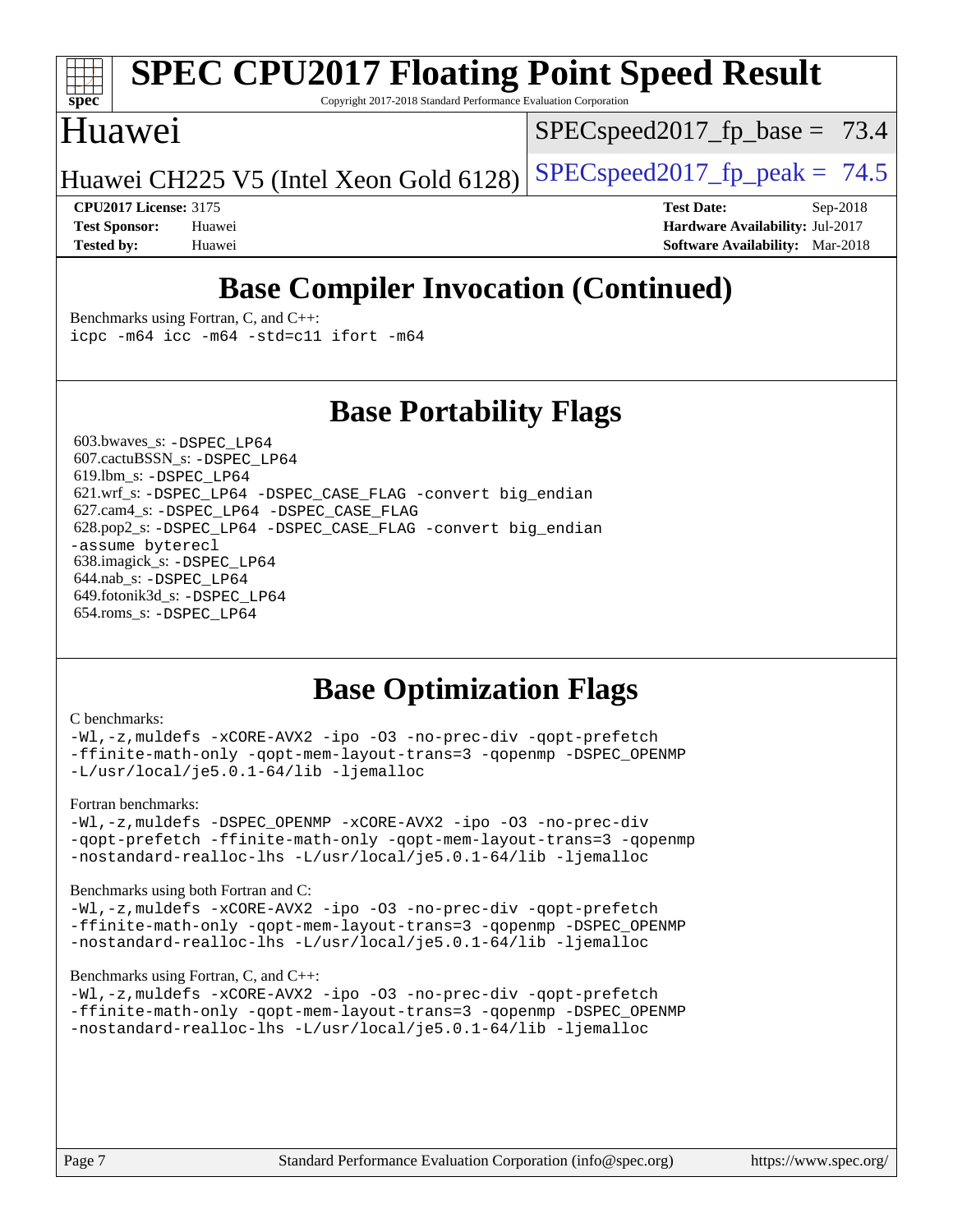# **[SPEC CPU2017 Floating Point Speed Result](http://www.spec.org/auto/cpu2017/Docs/result-fields.html#SPECCPU2017FloatingPointSpeedResult)**

Copyright 2017-2018 Standard Performance Evaluation Corporation

### Huawei

**[spec](http://www.spec.org/)**

 $SPECspeed2017_fp\_base = 73.4$ 

Huawei CH225 V5 (Intel Xeon Gold 6128) SPECspeed 2017 fp peak =  $74.5$ 

**[CPU2017 License:](http://www.spec.org/auto/cpu2017/Docs/result-fields.html#CPU2017License)** 3175 **[Test Date:](http://www.spec.org/auto/cpu2017/Docs/result-fields.html#TestDate)** Sep-2018

**[Test Sponsor:](http://www.spec.org/auto/cpu2017/Docs/result-fields.html#TestSponsor)** Huawei **[Hardware Availability:](http://www.spec.org/auto/cpu2017/Docs/result-fields.html#HardwareAvailability)** Jul-2017 **[Tested by:](http://www.spec.org/auto/cpu2017/Docs/result-fields.html#Testedby)** Huawei **[Software Availability:](http://www.spec.org/auto/cpu2017/Docs/result-fields.html#SoftwareAvailability)** Mar-2018

### **[Peak Compiler Invocation](http://www.spec.org/auto/cpu2017/Docs/result-fields.html#PeakCompilerInvocation)**

[C benchmarks](http://www.spec.org/auto/cpu2017/Docs/result-fields.html#Cbenchmarks): [icc -m64 -std=c11](http://www.spec.org/cpu2017/results/res2018q4/cpu2017-20180911-08849.flags.html#user_CCpeak_intel_icc_64bit_c11_33ee0cdaae7deeeab2a9725423ba97205ce30f63b9926c2519791662299b76a0318f32ddfffdc46587804de3178b4f9328c46fa7c2b0cd779d7a61945c91cd35)

[Fortran benchmarks](http://www.spec.org/auto/cpu2017/Docs/result-fields.html#Fortranbenchmarks): [ifort -m64](http://www.spec.org/cpu2017/results/res2018q4/cpu2017-20180911-08849.flags.html#user_FCpeak_intel_ifort_64bit_24f2bb282fbaeffd6157abe4f878425411749daecae9a33200eee2bee2fe76f3b89351d69a8130dd5949958ce389cf37ff59a95e7a40d588e8d3a57e0c3fd751)

[Benchmarks using both Fortran and C](http://www.spec.org/auto/cpu2017/Docs/result-fields.html#BenchmarksusingbothFortranandC): [ifort -m64](http://www.spec.org/cpu2017/results/res2018q4/cpu2017-20180911-08849.flags.html#user_CC_FCpeak_intel_ifort_64bit_24f2bb282fbaeffd6157abe4f878425411749daecae9a33200eee2bee2fe76f3b89351d69a8130dd5949958ce389cf37ff59a95e7a40d588e8d3a57e0c3fd751) [icc -m64 -std=c11](http://www.spec.org/cpu2017/results/res2018q4/cpu2017-20180911-08849.flags.html#user_CC_FCpeak_intel_icc_64bit_c11_33ee0cdaae7deeeab2a9725423ba97205ce30f63b9926c2519791662299b76a0318f32ddfffdc46587804de3178b4f9328c46fa7c2b0cd779d7a61945c91cd35)

[Benchmarks using Fortran, C, and C++:](http://www.spec.org/auto/cpu2017/Docs/result-fields.html#BenchmarksusingFortranCandCXX) [icpc -m64](http://www.spec.org/cpu2017/results/res2018q4/cpu2017-20180911-08849.flags.html#user_CC_CXX_FCpeak_intel_icpc_64bit_4ecb2543ae3f1412ef961e0650ca070fec7b7afdcd6ed48761b84423119d1bf6bdf5cad15b44d48e7256388bc77273b966e5eb805aefd121eb22e9299b2ec9d9) [icc -m64 -std=c11](http://www.spec.org/cpu2017/results/res2018q4/cpu2017-20180911-08849.flags.html#user_CC_CXX_FCpeak_intel_icc_64bit_c11_33ee0cdaae7deeeab2a9725423ba97205ce30f63b9926c2519791662299b76a0318f32ddfffdc46587804de3178b4f9328c46fa7c2b0cd779d7a61945c91cd35) [ifort -m64](http://www.spec.org/cpu2017/results/res2018q4/cpu2017-20180911-08849.flags.html#user_CC_CXX_FCpeak_intel_ifort_64bit_24f2bb282fbaeffd6157abe4f878425411749daecae9a33200eee2bee2fe76f3b89351d69a8130dd5949958ce389cf37ff59a95e7a40d588e8d3a57e0c3fd751)

### **[Peak Portability Flags](http://www.spec.org/auto/cpu2017/Docs/result-fields.html#PeakPortabilityFlags)**

Same as Base Portability Flags

## **[Peak Optimization Flags](http://www.spec.org/auto/cpu2017/Docs/result-fields.html#PeakOptimizationFlags)**

[C benchmarks](http://www.spec.org/auto/cpu2017/Docs/result-fields.html#Cbenchmarks):

619.lbm\_s: basepeak = yes

```
 638.imagick_s: -xCORE-AVX2 -ipo -O3 -no-prec-div -qopt-prefetch
-ffinite-math-only -qopt-mem-layout-trans=3 -qopenmp
-DSPEC_OPENMP
```
 $644.nab$ <sub>S</sub>: basepeak = yes

[Fortran benchmarks](http://www.spec.org/auto/cpu2017/Docs/result-fields.html#Fortranbenchmarks):

 $603.bwaves$  s: basepeak = yes

 $649.$ fotonik $3d$ <sub>-</sub>s: basepeak = yes

```
 654.roms_s: -DSPEC_OPENMP -xCORE-AVX2 -ipo -O3 -no-prec-div
-qopt-prefetch -ffinite-math-only -qopt-mem-layout-trans=3
-qopenmp -nostandard-realloc-lhs
```
[Benchmarks using both Fortran and C](http://www.spec.org/auto/cpu2017/Docs/result-fields.html#BenchmarksusingbothFortranandC):

 621.wrf\_s: [-prof-gen](http://www.spec.org/cpu2017/results/res2018q4/cpu2017-20180911-08849.flags.html#user_peakPASS1_CFLAGSPASS1_FFLAGSPASS1_LDFLAGS621_wrf_s_prof_gen_5aa4926d6013ddb2a31985c654b3eb18169fc0c6952a63635c234f711e6e63dd76e94ad52365559451ec499a2cdb89e4dc58ba4c67ef54ca681ffbe1461d6b36)(pass 1) [-prof-use](http://www.spec.org/cpu2017/results/res2018q4/cpu2017-20180911-08849.flags.html#user_peakPASS2_CFLAGSPASS2_FFLAGSPASS2_LDFLAGS621_wrf_s_prof_use_1a21ceae95f36a2b53c25747139a6c16ca95bd9def2a207b4f0849963b97e94f5260e30a0c64f4bb623698870e679ca08317ef8150905d41bd88c6f78df73f19)(pass 2) [-O2](http://www.spec.org/cpu2017/results/res2018q4/cpu2017-20180911-08849.flags.html#user_peakPASS1_COPTIMIZEPASS1_FOPTIMIZE621_wrf_s_f-O2) [-xCORE-AVX2](http://www.spec.org/cpu2017/results/res2018q4/cpu2017-20180911-08849.flags.html#user_peakPASS2_COPTIMIZEPASS2_FOPTIMIZE621_wrf_s_f-xCORE-AVX2) [-qopt-prefetch](http://www.spec.org/cpu2017/results/res2018q4/cpu2017-20180911-08849.flags.html#user_peakPASS1_COPTIMIZEPASS1_FOPTIMIZEPASS2_COPTIMIZEPASS2_FOPTIMIZE621_wrf_s_f-qopt-prefetch) [-ipo](http://www.spec.org/cpu2017/results/res2018q4/cpu2017-20180911-08849.flags.html#user_peakPASS2_COPTIMIZEPASS2_FOPTIMIZE621_wrf_s_f-ipo) [-O3](http://www.spec.org/cpu2017/results/res2018q4/cpu2017-20180911-08849.flags.html#user_peakPASS2_COPTIMIZEPASS2_FOPTIMIZE621_wrf_s_f-O3) [-ffinite-math-only](http://www.spec.org/cpu2017/results/res2018q4/cpu2017-20180911-08849.flags.html#user_peakPASS1_COPTIMIZEPASS1_FOPTIMIZEPASS2_COPTIMIZEPASS2_FOPTIMIZE621_wrf_s_f_finite_math_only_cb91587bd2077682c4b38af759c288ed7c732db004271a9512da14a4f8007909a5f1427ecbf1a0fb78ff2a814402c6114ac565ca162485bbcae155b5e4258871) [-no-prec-div](http://www.spec.org/cpu2017/results/res2018q4/cpu2017-20180911-08849.flags.html#user_peakPASS2_COPTIMIZEPASS2_FOPTIMIZE621_wrf_s_f-no-prec-div)

**(Continued on next page)**